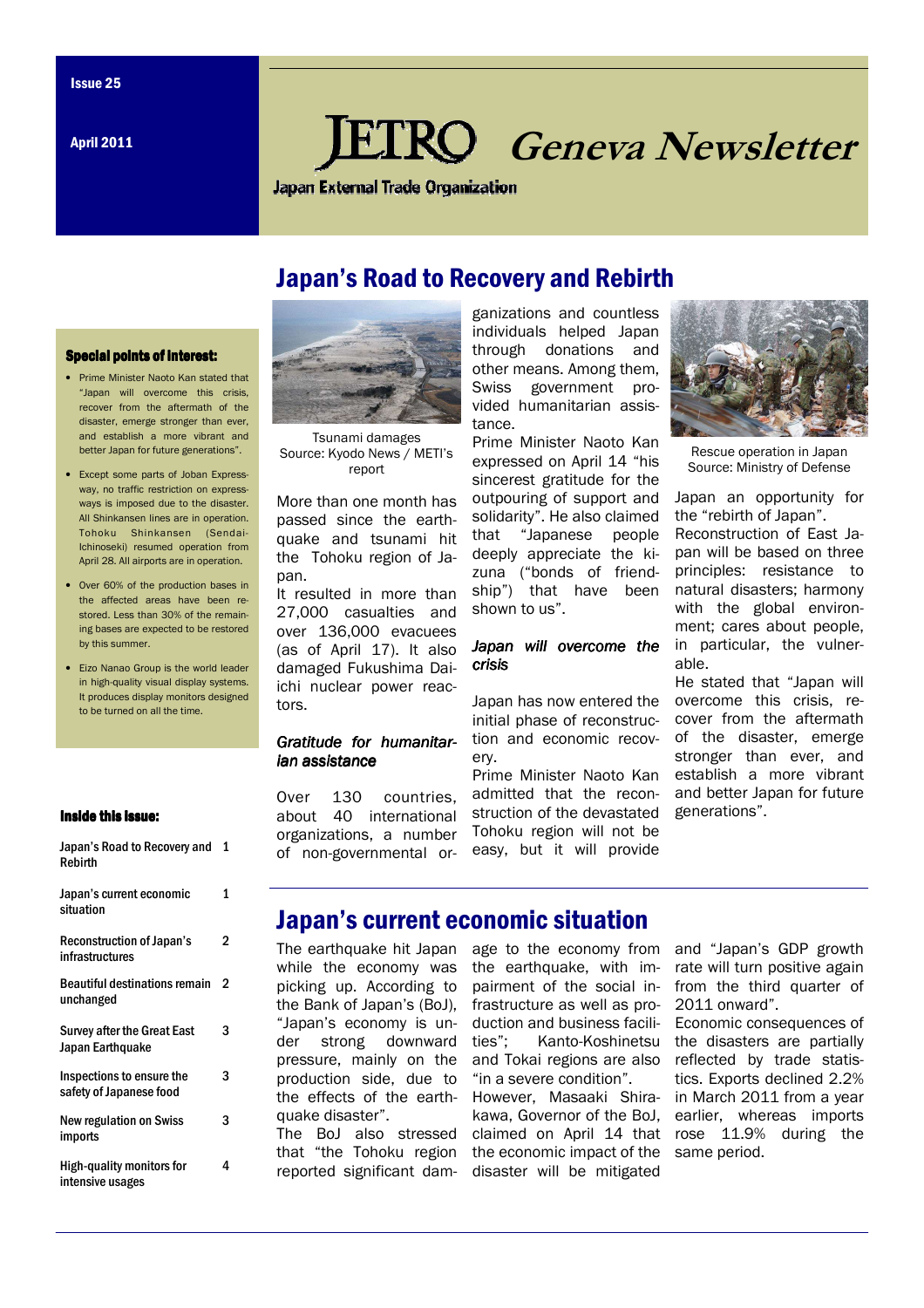For further information, please visit the Website of the Ministry of Land, Infrastructure, Transport and Tourism (available in English) at: http:// www.mlit.go.jp/en/index.html

Damages of the Great East Japan Earthquake are estimated at 16 to 25 trillion Yen (171 to 267 billion francs). The Ministry of Land, Infrastructure, Transport and Tourism takes measures to restore infrastructures.

supplies electricity to an area with a population of over 42 million people. Its generation capacity declined by 40% after the disasters.

Reconstruction of Japan's infrastructures

TEPCO had to interrupt temporally the delivery of electricity in some of its areas just after the earthquake. But, as Japanese people now reduce their electricity consumption during peak periods, the supply of electricity has become again continuous.

#### Roads, railways, airports and ports

It installed provisional bridges and other measures on National Highway 45 for eliminating widearea detour. Except some parts of Joban Expressway, no traffic restriction on expressways is imposed due to the disaster. All Shinkansen lines are in operation. Tohoku Shinkansen (Sendai-Ichinoseki) resumed operation from April 28.

All airports are in operation.

129 of 367 berths are available for use at the affected ports of Tohoku area.

#### Supply of energy

Tokyo Electric Power Company (TEPCO) normally





Miyajima Shrine, South of Honshu island UNESCO World Heritage Site

### Beautiful destinations remain unchanged

The disasters hit only a limited area of Japan. Most of popular holiday destinations such as Hok-<br>kaido, Osaka, Kvoto. kaido, Osaka, Nara, Hiroshima, Nagasaki and Okinawa are outside the disasterstricken area.

Mr. Mamiya, President,

Japan National Tourism Organization, claimed "most of Japan's regions were unaffected by the earthquake, and we invite you to see the present condition of Japan by yourselves".

He also recalled that "Japan is now entering a

beautiful season of new spring greens and flowers. We continue to welcome visitors from all over the world with an unchanging spirit of hospitality, as we have always done".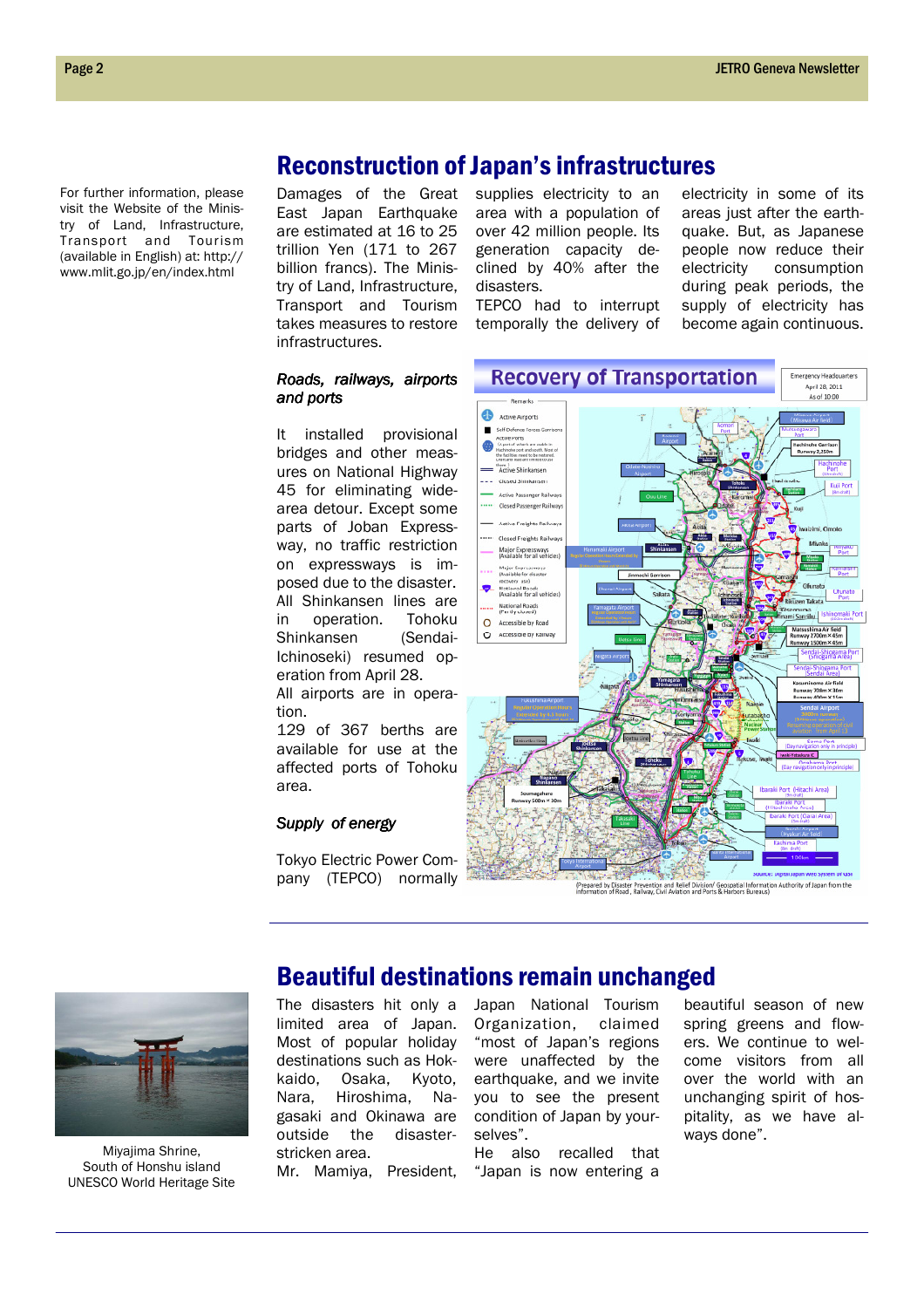# Survey after the Great East Japan Earthquake

Japan's Ministry of Economy, Trade and Industry (METI) issued on April 26, 2011 a summary in English of a survey entitled "Emergency Survey of Actual Situations of Industries after the Great East Japan Earthquake".

The survey carried out from April 8 to 15 draw opinions from 80 companies (55 in manufacturing industry and 25 in retailing/service industry).

ties and emergency supplies for disaster expressed a positive business sentiment after the earthquake. Other companies have negative expectations.

Over 80% of the companies in the field of retailing and service industry considered that the decrease of sales is due to the "widespread selfconstraint behavior of consumers".

#### Retailing and service industry

It shows that companies handling foods, commodi-

**Manufacturers** 

Over 60% of the production bases in the affected areas have been restored. Less than 30% of the remaining bases are expected to be restored by this summer.

Difficulties in the procurement of raw materials, components and parts are due for 90% of materials companies and 80% of processing firms to damage to suppliers, and for 50% of processing companies to rolling blackouts.

However, 60% of materials companies and 80% of processing firms said they have secured alternative suppliers, mainly from other Japanese areas.

The full survey will soon be released in English on METI's Website:  $h \cdot t \cdot p$ :// www.meti.go.jp/english/ index.html

# Inspections to ensure the safety of Japanese food

As Japan is an archipelago stretching over 3,000 km, the contaminated area is limited to a small part of its territory.

Relevant prefectural governments have implemented daily inspections on food, including livestock products.

Among 125 inspections of

marine foods in the disaster-stricken area, only 6 samples were found over provisional regulation values.

In addition, all fishery in Fukushima prefecture and fishery of juvenile Japanese sand lance in Ibaraki prefecture are banned.

The rice currently on the market was harvested before the accident of Fukushima and properly stored. Government of Japan also restricted farmers from planting rice in contaminated soils.

In addition, it restricted the sale of some agricultural

products.

### New regulation on Swiss imports

Swiss Federal Office of Public Health introduced a new regulation governing the import of foodstuffs originating in or consigned from Japan. It took effect from March 31, 2011. On April 14, 2011, it also lowered the limits for iodine, caesium and plutonium. These decisions are based on European Union's regulations No 297/2011 and 351/2011.

They apply for all foodstuffs originating in or con-

signed from Japan, except foodstuffs that have been harvested or processed before March 11, 2011, and foodstuffs that left Japan before March 31, 2011.

#### Declaration and inspections

These foodstuffs shall now been sent along with a declaration delivered by Japanese authorities. Inspections are carried

out on all documents of consignments, on at least 10% of the products originating from the twelve prefectures of the disasterstricken area, and on at least 20% of the products originating from other prefectures.

Swiss authorities did not detect so far any excessive presence of radioactivity in foodstuffs imported from Japan.

For further information, please see the Website of the Ministry of Agriculture, Forestry and Fisheries (available in English) at: http://www.maff.go.jp/e/ index.html



• Over provisional regulation values: 6 samples ◊ Below provisional regulation values: 119 samples